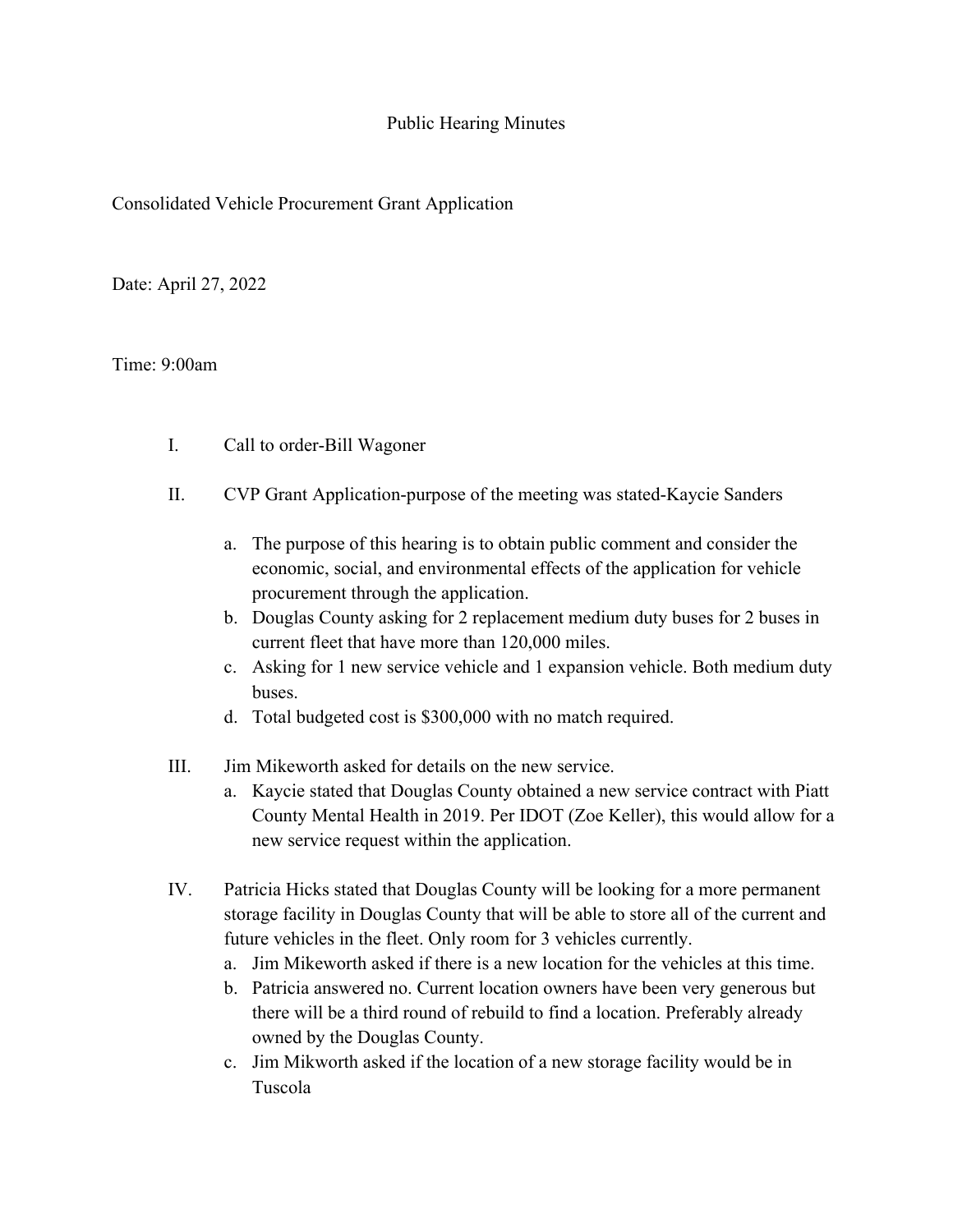- d. Patricia Hicks said yes because Tuscola is more centrally located.
- e. Jim Mikeworth said he liked that idea because current drivers reside in Tuscola.
- f. Patricia Hicks stated that if Douglas County wanted to go this direction, they may have to build
- g. Jim Mikeworth asked for clarification as to whom would own the new facility.
- h. Patricia Hicks answered, the County.
- i. Bill Wagoner asked what level of funding would it take to build a new facility with land acquisition.
- j. Patricia Hicks answered with around 2 million dollars.
- k. Bill Waggoner suggested the property that the county engineer currently uses by the high school.
- l. Jim Mikeworth said county engineer is looking to increase his current office space.
- m. Bill Wagoner suggested that maybe it could be a dual purpose facility.
- n. Jim Mikeworth stated that the county thought they had a new shop lined out but they were outbid.
- o. Patrcia Hicks stated that she knew what building he was referring to as Operations Director, Cheryl liked that building as well.
- V. Kaycie Sanders asked if there were any additional comments from the audience. a. None
- VI. Meeting adjourned at 9:15am
- VII. After meeting was adjourned, Douglas County PCOM forwarded an email. The email was sent after the hearing but the comment was as follows:
	- a. "Good morning, I am a resident of Arcola and wanted to reach out about the proposed transportation grant. I apologize for not reaching out prior to this morning's meeting but I still wanted to extend my support for the grant application. Expanded public transportation increases access to medical care, economic opportunity, and social interaction, all which help to increase quality of life. There are also environmental benefits such as reducing CO2 emissions and reducing energy consumption. While rural living has many benefits, one of the challenges is a lack of public infrastructure in comparison to an urban setting. Increased access can help stimulate economic growth and opportunity. I look forward to seeing the positive effects of expanded rural transportation in our area. Thank you, Anneke Schweers Miller